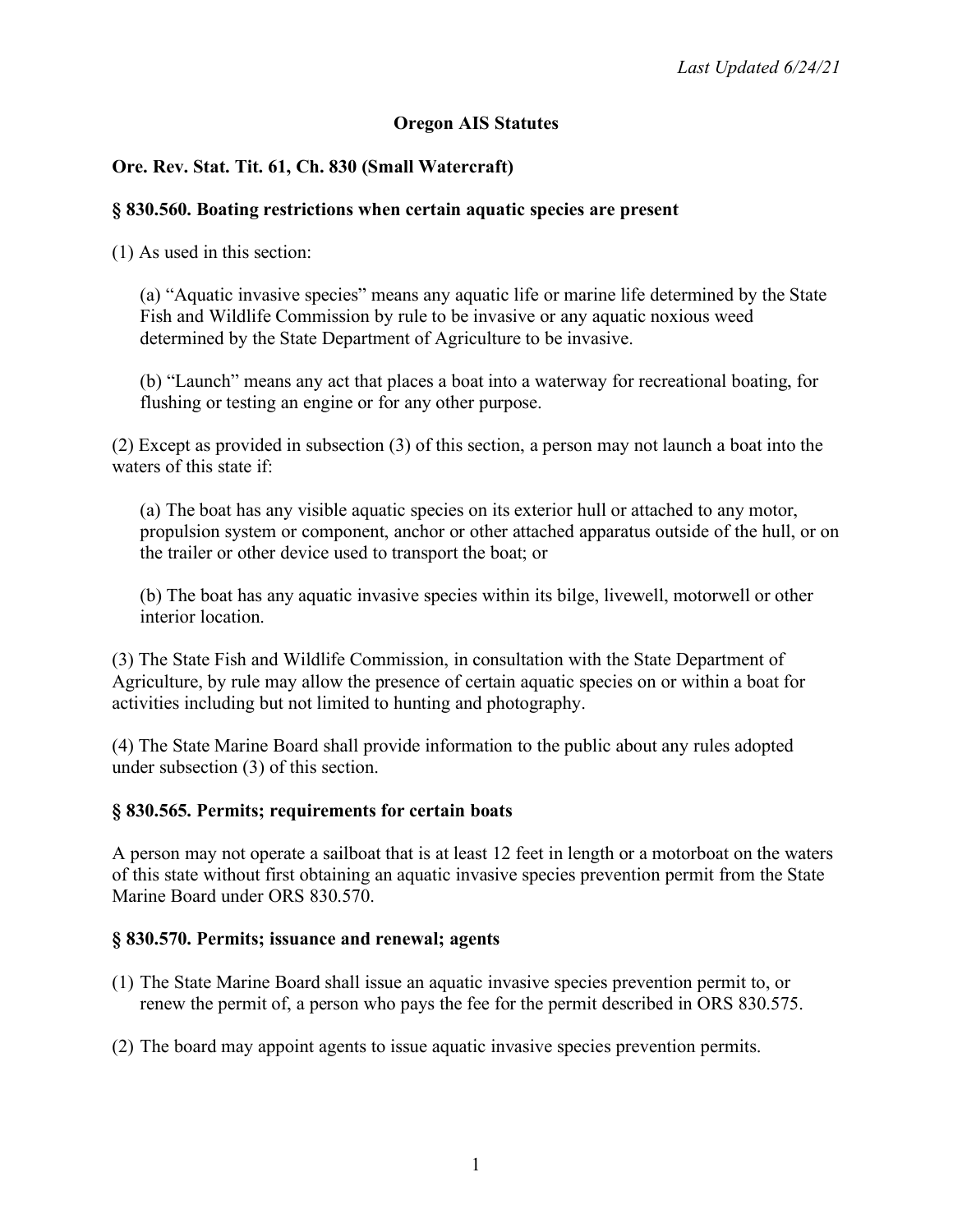- (3) Agents shall issue permits in accordance with procedures prescribed by the board by rule and shall charge and collect the aquatic invasive species prevention permit fees prescribed by law.
- (4) The board may authorize an agent other than a board employee to charge a service fee of \$2, in addition to the permit fee, for the issuance service performed by the agent.
- (5) The board may supply the agents with aquatic invasive species prevention permits.

## **§ 830.575. Permits; fees**

- (1) Notwithstanding ORS 830.790 (3), the annual fee for issuance and renewal of an aquatic invasive species prevention permit for a sailboat that is at least 12 feet in length and not registered in Oregon or a motorboat that is not registered in Oregon is \$20.
- (2) All fees collected under this section shall be deposited into the Aquatic Invasive Species Prevention Fund established under ORS 830.585.

# **§ 830.580. Rules**

The State Marine Board shall adopt rules for the implementation and administration of ORS 830.565 to 830.575, including but not limited to the exemption of certain boats from the requirements of ORS 830.565 and the method for displaying an aquatic invasive species prevention permit.

## **§ 830.585. Aquatic Invasive Species Prevention Fund**

- (1) The Aquatic Invasive Species Prevention Fund is established in the State Treasury, separate and distinct from the General Fund. Interest earned by the Aquatic Invasive Species Prevention Fund shall be credited to the fund. Moneys in the fund are continuously appropriated to the State Marine Board.
- (2) (a) The fund consists of:
	- (A) Moneys deposited into the fund under ORS 830.575;

(B) Moneys transferred to the fund from the federal government, other state agencies or local governments;

- (C) Any other moneys appropriated to the fund by the Legislative Assembly; and
- (D) Moneys deposited into the fund under paragraph (b) of this subsection.

(b) The board may receive gifts, grants or contributions from any source, whether public or private. Moneys received under this paragraph shall be deposited into the fund.

- (3) The board may use the moneys in the fund:
	- (a) To pay the administrative costs of the aquatic invasive species prevention permit program;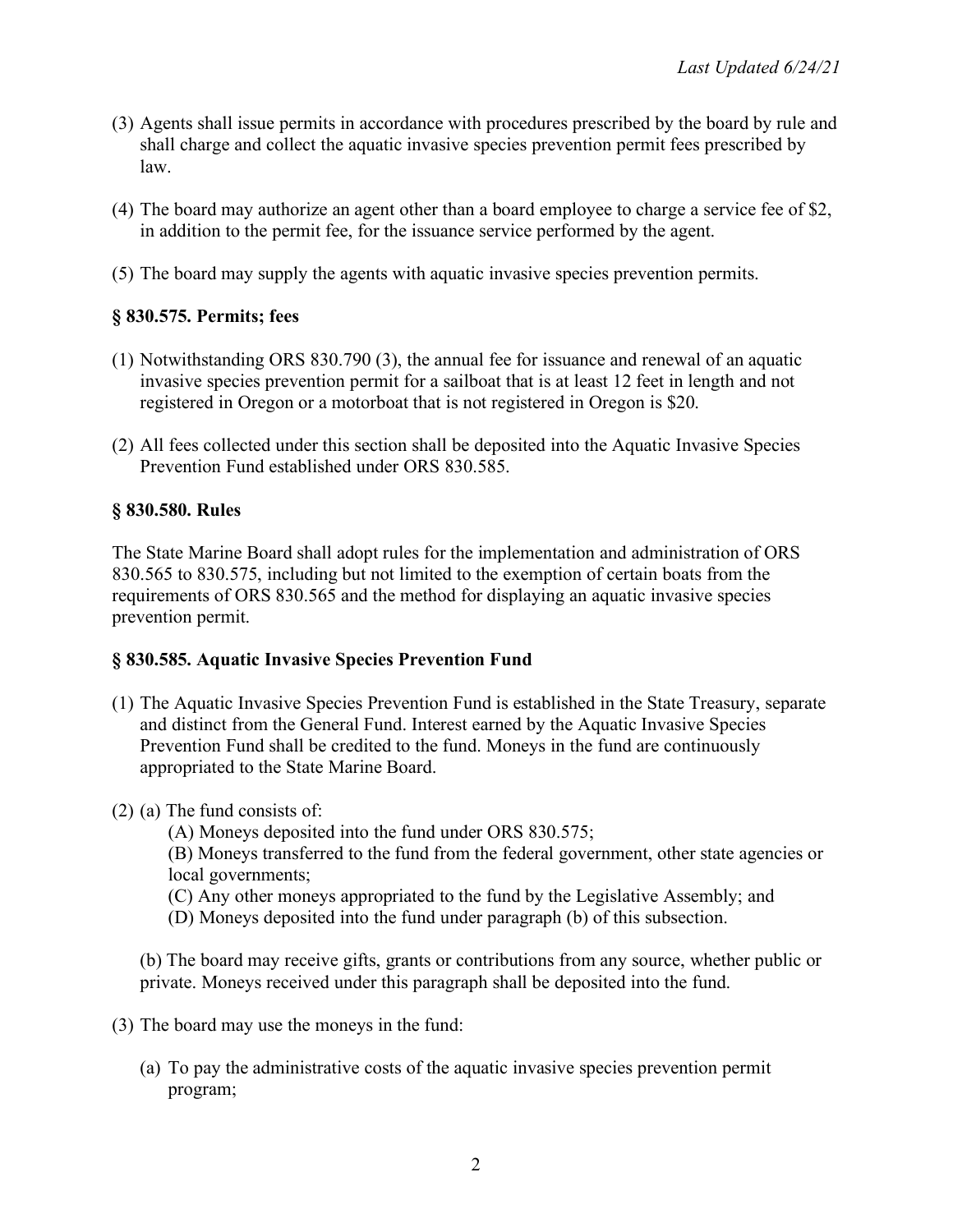- (b) To award grants and enter into grant agreements to prevent and control aquatic invasive species; and
- (c) For any other purpose of the board as described in ORS 830.565 to 830.575, 830.589 and 830.594.

## **§ 830.587. Definitions**

As used in ORS 830.589, 830.594, 830.998 and 830.999.

- (1) "Aquatic invasive species" means any aquatic species of wildlife or any freshwater or marine invertebrate the State Fish and Wildlife Commission identifies as a prohibited species by rule, or any aquatic noxious weeds as specified by the State Department of Agriculture by rule.
- (2) "Recreational or commercial watercraft" means any boat, any equipment used to transport a boat and any auxiliary equipment for a boat, including but not limited to attached or detached outboard motors.

### **§ 830.589. Operation of check stations to inspect for aquatic invasive species**

- (1) The State Department of Fish and Wildlife, the State Marine Board or the State Department of Agriculture may require a person transporting a recreational or commercial watercraft to stop at a check station to inspect the watercraft for the presence of aquatic invasive species. The purpose of the administrative search authorized under this section is to prevent and limit the spread of aquatic invasive species within Oregon.
- (2) (a) The State Department of Fish and Wildlife, the State Marine Board or the State Department of Agriculture may decontaminate, or order the decontamination of, any recreational or commercial watercraft that the agency inspects at a check station operated under authority of this section. If the State Department of Fish and Wildlife, the State Marine Board or the State Department of Agriculture orders decontamination, the person transporting the watercraft shall cooperate with the agency to complete the decontamination.

(b) Failure to cooperate with the ordered decontamination process is subject to penalties under ORS 830.998.

- (3) All check stations operated under authority of this section must be plainly marked by signs that comply with all state and federal laws and must be staffed by at least one uniformed employee of the State Department of Fish and Wildlife, the State Marine Board or the State Department of Agriculture trained in inspection and decontamination of recreational or commercial watercraft.
- (4) An agency that operates a check station under this section shall require all persons transporting recreational or commercial watercraft to stop at the check station, and the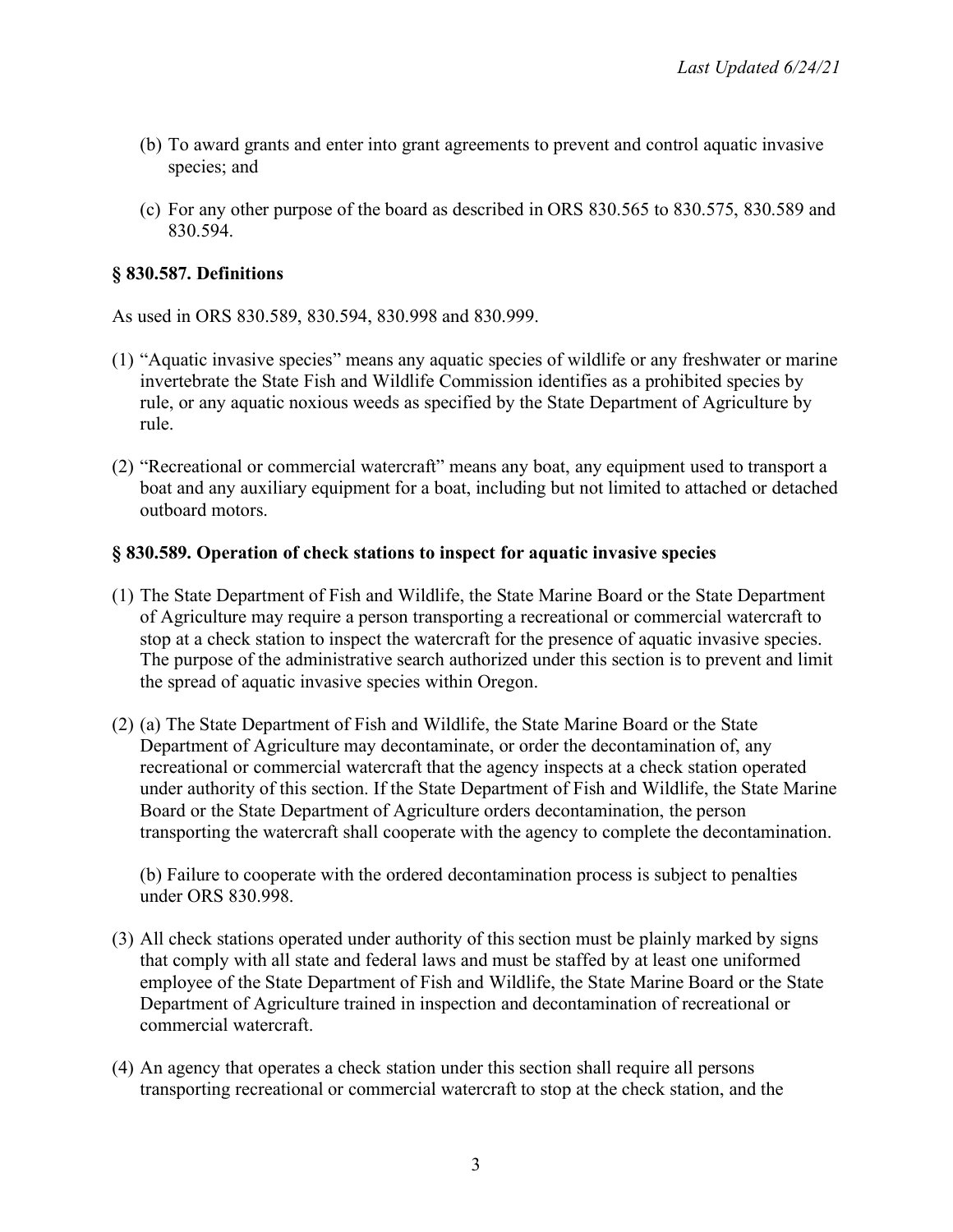agency shall inspect every recreational or commercial watercraft that goes through the check station.

- (5) Notwithstanding ORS 496.992, a person transporting a recreational or commercial watercraft who stops at a check station for inspection and who cooperates in the decontamination process is not subject to criminal sanctions for possessing or transporting aquatic invasive species.
- (6) The State Department of Fish and Wildlife, the State Marine Board and the State Department of Agriculture may adopt rules to carry out the provisions of this section.

### **§ 830.591. Stop of person transporting a recreational or commercial watercraft; authority of peace officer**

- (1) When a peace officer stops a person transporting a recreational or commercial watercraft for failing to stop at an aquatic invasive species check station as required under ORS 830.589, the peace officer may request that the person immediately drive to the nearest aquatic invasive species check station and have the watercraft inspected and, if needed, decontaminated, provided that:
	- (a) The peace officer has probable cause that the person violated ORS 830.589 by failing to stop at an aquatic invasive species check station; and
	- (b) An aquatic invasive species check station is open within five miles of the location of the stop.
- (2) When it is necessary for the person to reverse direction in order to proceed to the nearest aquatic invasive species check station, the peace officer may assist the driver of the vehicle so that the turning movement can be made safely.
- (3) Failure to comply with a peace officer's request to proceed to the nearest aquatic invasive species check station under subsection (1) of this section is subject to criminal penalties under ORS 830.990.

## **§ 830.594. Reports**

(1) The State Department of Fish and Wildlife, after consultation with the State Marine Board, the State Department of Agriculture and the Department of State Police, shall report biennially to the Legislative Assembly on efforts to prevent aquatic invasive species from entering this state and may include in the report suggested legislation necessary to more effectively prevent aquatic invasive species from entering this state.

(2) Reports to the Legislative Assembly required under this section must be made in accordance with ORS 192.245.

### **§ 830.998. Failure to stop at aquatic invasive species check station; penalties**